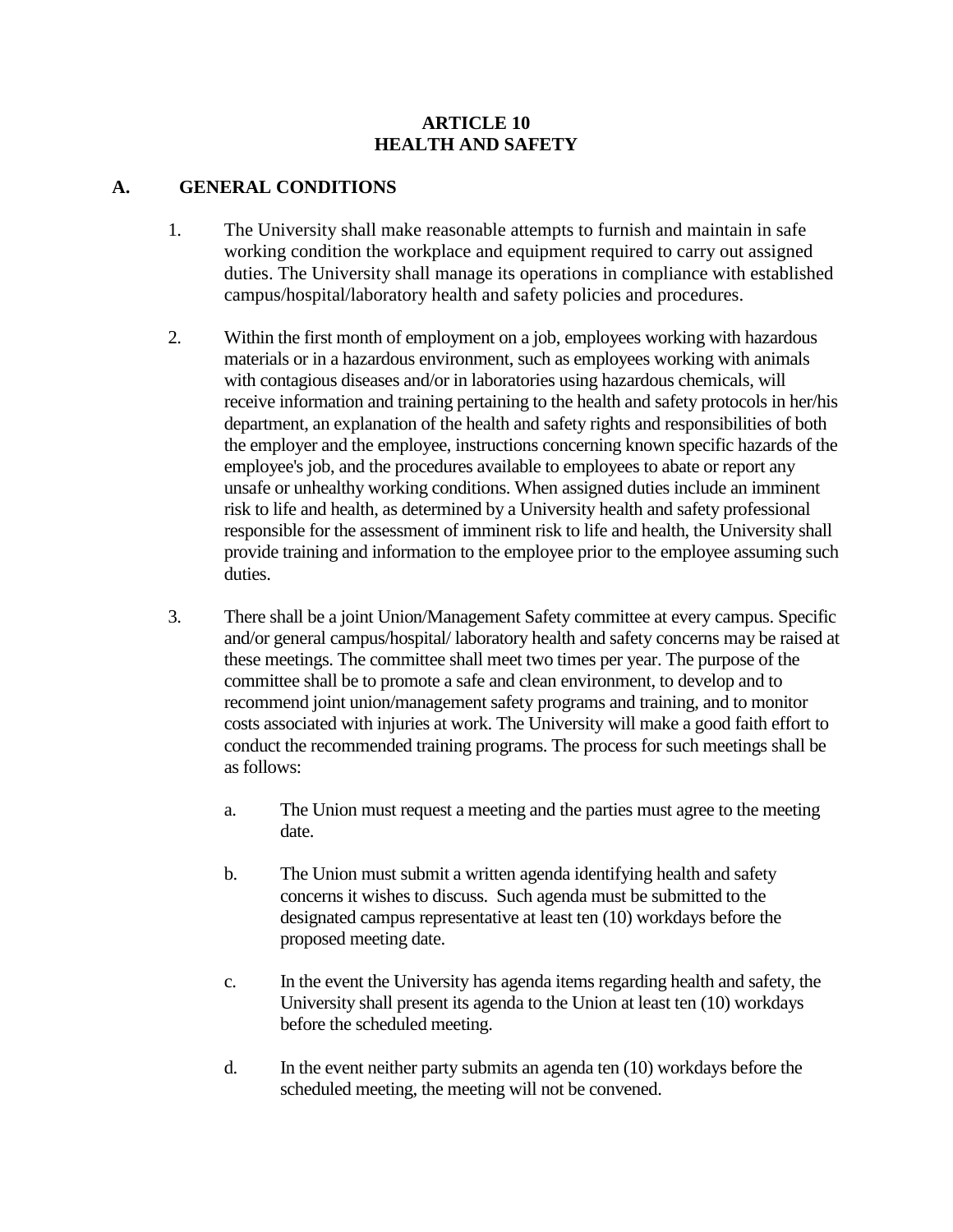e. The health and safety staffing committee will be made up of no more than four (4) Union representatives and four (4) management representatives. Additional individuals may attend by written agreement of the parties. The Union must submit a written request for employee release time at least seven (7) work days before the scheduled meeting. Such employees will be counted as union representatives, and the release time shall be granted unless operational requirements determine otherwise. Permission to attend these meetings shall not be unreasonably denied. The union may request relevant and necessary information as soon as

practicable before the proposed meeting date. The University will provide relevant and necessary information about health and safety issues at least forty-eight (48) hours before the meeting, provided the requested information can be reasonably gathered in time to provide it within two working days before the meeting. If the information cannot be provided by 48 hours before the meeting, the University will notify the union as soon as practicable. The meeting date may be postponed for a reasonable period. The Union agrees not to make unduly burdensome information requests.

### **B. ASSIGNMENT**

- 1. Abnormally hazardous or dangerous tasks shall be defined as those tasks having dangers or hazards which are objectively identifiable as constituting a clear and imminent life-threatening danger, and/or dangers or hazards substantially greater than the dangers or hazards inherent to the usual scope of a given job and for which the employee has not been trained and equipped.
- 2. An employee shall not be assigned to any abnormally dangerous or hazardous task at the employee's place of employment.
- 3. In the event an employee reasonably believes that s/he has been assigned a task that is abnormally hazardous or dangerous, or that requires additional training or equipment, the employee shall report to her/his supervisor the components of the assignment that s/he believes to be abnormally hazardous or dangerous. If the supervisor cannot correct the situation, the employee may contact the Environmental Health and Safety Department. In such instances, a staff member from EH&S Department shall respond to the employee as soon as practicable.
- 4. An employee who has reported to her/his supervisor an abnormally hazardous or dangerous assignment has the right to refuse to perform work that s/he reasonably believes is abnormally dangerous or hazardous, while the University is investigating or remedying his/her concern.
- 5. Only EH&S may make a final determination whether the task assigned is abnormally hazardous or dangerous and what remedial actions, if any are necessary.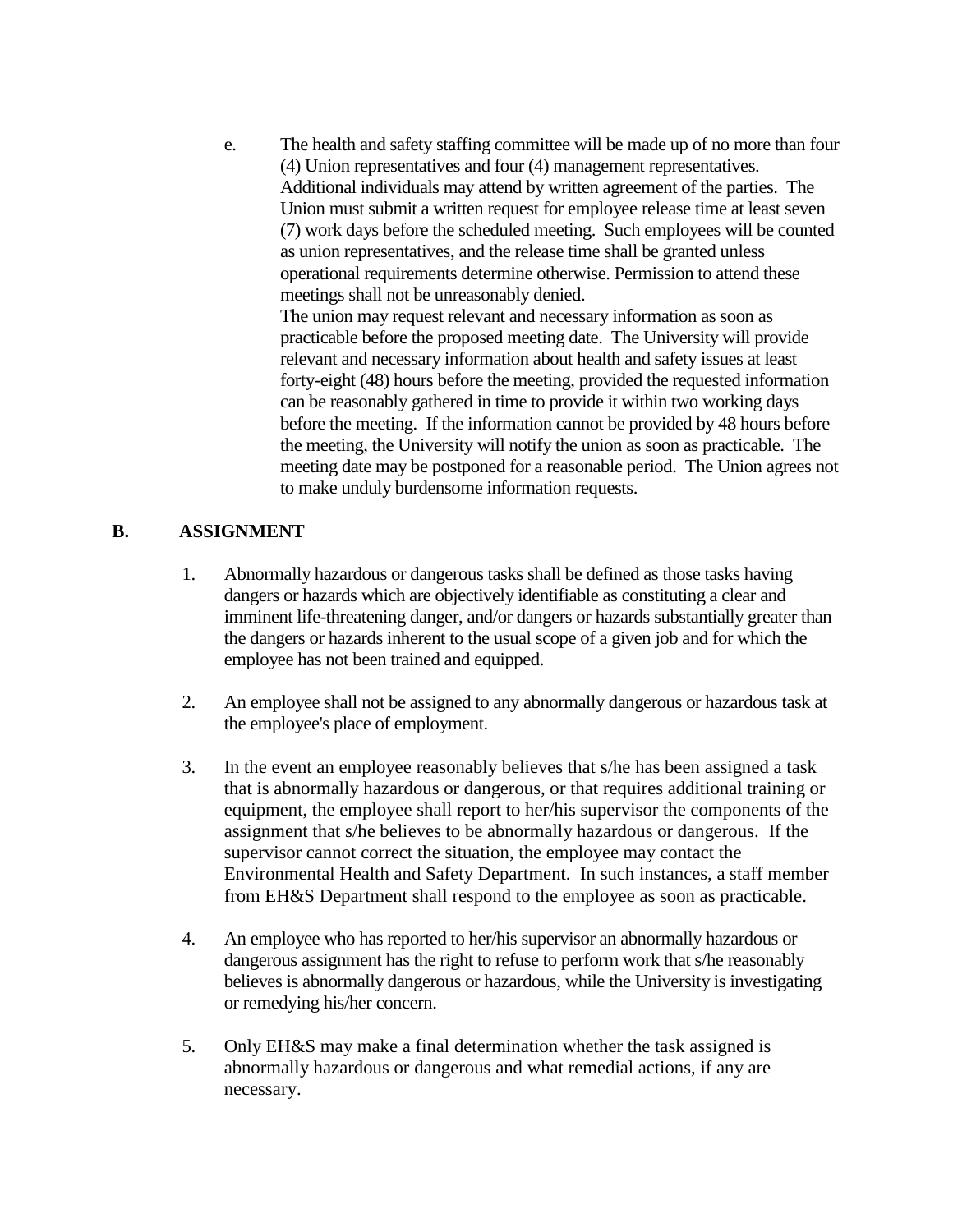## **C. INFORMATION AND TESTS**

- 1. The University, upon contracting to purchase any chemical or substance containing hazardous material, will obtain the material safety data sheet (MSDS) from the vendor, unless the latest version of the MSDS is already on hand and available. This information shall be made available to the health and safety committee and upon request to the employees. These sheets relative to chemicals and substances used at the work area of an employee shall be made available to the employee or AFSCME on request. Such information shall be maintained in the workplace by the University.
- 2. In compliance with State and Federal law, the University shall provide to affected employee(s) access to data regarding toxic chemicals, seismic safety and asbestos reports. Such data shall be readily available and provided to the health and safety committee and/or employee within a reasonable time following a request.
- 3. In the case of a suspected outbreak of a communicable disease and when the University requires testing for such communicable disease of patients and/or employees the University shall offer such tests for bargaining unit employees within the appropriate affected work areas at no cost to the employees.

## **D. DISPUTES**

- 1. Only disputes regarding the assignment of any abnormally hazardous or dangerous tasks are subject to Article 3 - Arbitration Procedure, of this Agreement.
- 2. An arbitrator shall not have the authority to substitute his/her judgement for the EH&S professional regarding whether a task or assignment is abnormally hazardous or dangerous.
- 3. If it is determined or otherwise agreed that an abnormally hazardous and dangerous assignment was made, the University shall attempt to correct such situation within a reasonable time and utilizing such funds as may be specifically budgeted for the particular efforts with either administrative or engineering controls. If, as a result of the filing of a grievance relative to the provision of information and training prior to the assumption of duties which include an imminent risk to life and health, the University and AFSCME agree as to the failure to provide such information and training, the University shall attempt to correct such situation within a reasonable time and utilizing such funds as may be specifically budgeted for the particular efforts.

### **E. COMPLIANCE**

The University and AFSCME acknowledge that the University's ability to comply with the provisions of this Article is subject to the availability of specifically budgeted funds for the particular efforts which may be necessary in order for the University to meet its obligations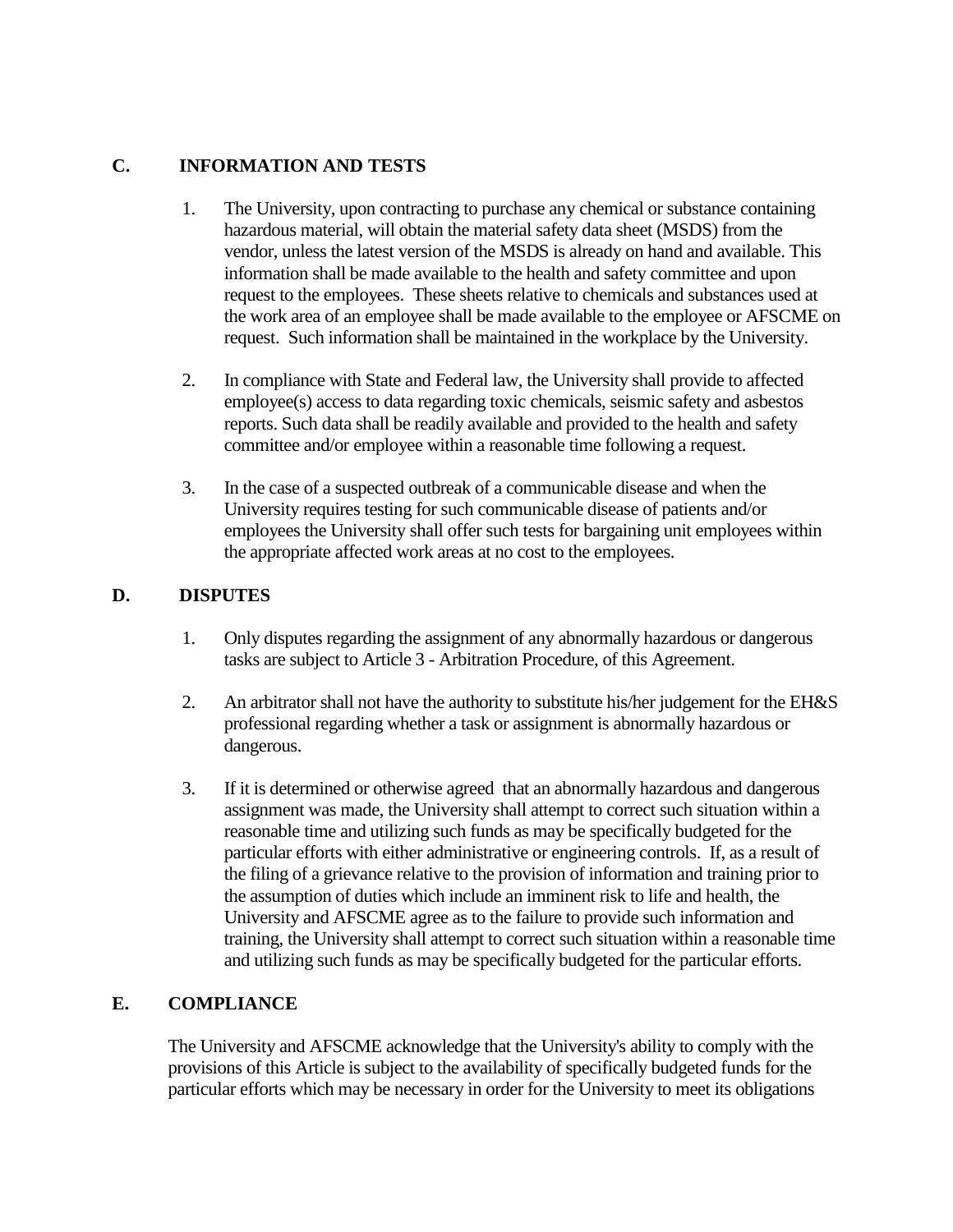under this Article and/or pursuant to any settlement, and/or award rendered pursuant to a grievance related to the provisions of this Agreement and Article. The University and AFSCME agree that the availability of such specifically budgeted and available funds shall be a contingency upon which the University's compliance with a settlement, award and/or order of enforcement of such decision relative to a grievance related to this Article shall be dependent.

# **F. PROTECTIVE CLOTHING**

## 1. **General Provisions**

Protective work clothing and safety equipment, where required to be worn by the University, will be provided by the University.

Protective work clothing is attire worn over or in place of regular clothing to protect the employee's clothing from damage or abnormal soiling or to maintain a sanitary environment and includes laboratory coats, shop coats, aprons, scrubs, and surgical gowns. Safety equipment protects the employee and includes head covers, gloves, goggles, prescription safety glasses, and safety shoes.

At the request of the employee, the University shall review the need to provide additional safety equipment. If the University deems it necessary and appropriate, the additional safety equipment shall be provided to the employee in accordance with the provisions of this section.

### 2. **Replacement**

Protective work clothing and safety equipment, except prescription lenses and sized safety shoes, which were provided to an employee by the University for use on the job, shall be returned upon completion of the assignment.

University-provided items lost or damaged due to employee negligence shall be replaced at the employee's expense. University-provided items damaged or worn out in the performance of duties shall be repaired or replaced by the University. An employee required to wear prescription safety glasses will pay for the medical eye examinations. The University shall supply the safety lenses and frames selected by the University.

### 3. **Shoes**

In those work locations where the University does not permit employees to wear or take home the shoes s/he wears at the work site, the University will, when those shoes are worn out, either supply the employee with replacement shoes or reimburse the employee for the reasonable replacement costs of her/his work shoes. Both the determination of when shoes are worn out, and the decision to either provide replacement shoes or reimburse the employee for the reasonable costs of replacing